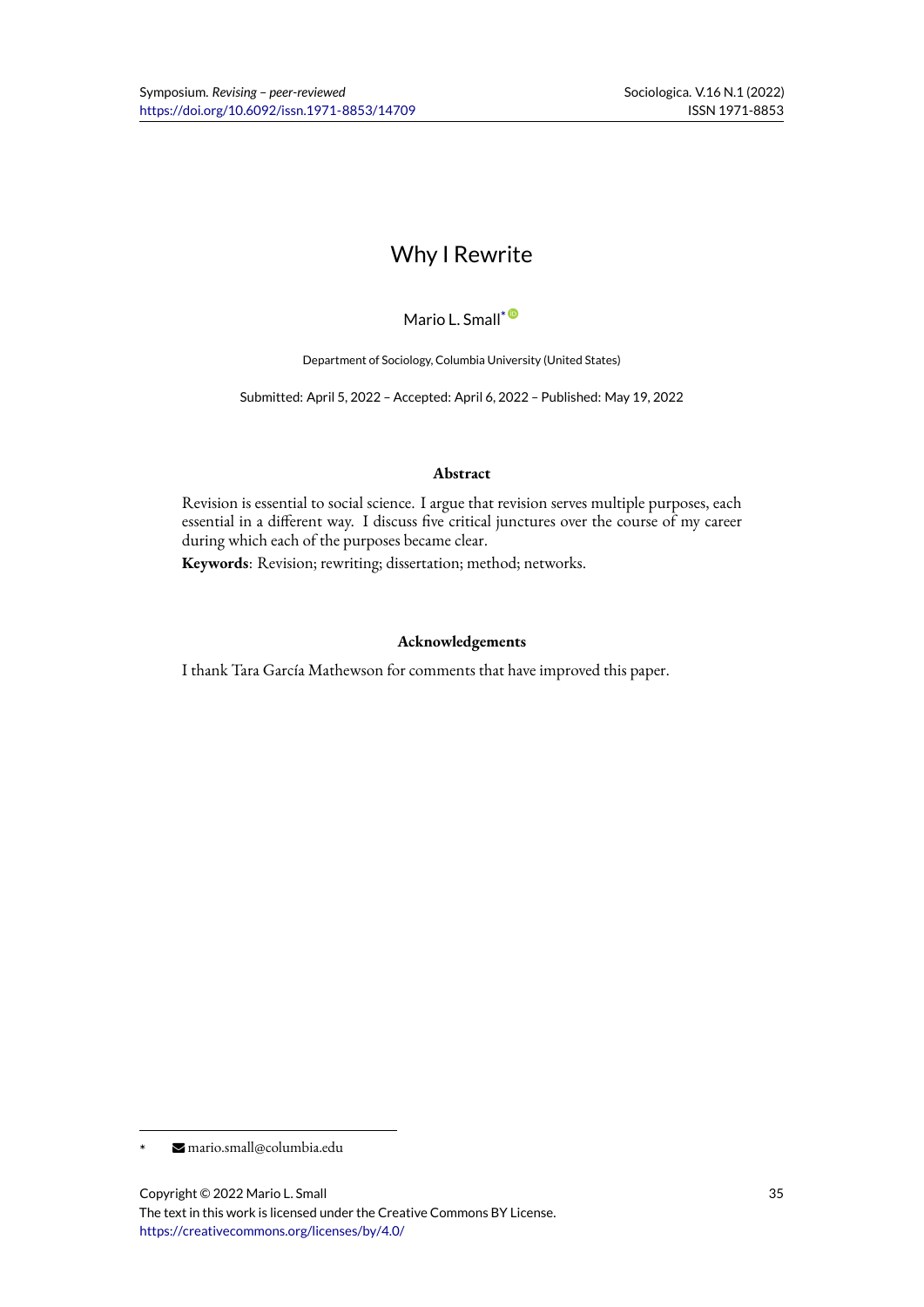### **1**

At some point in junior high school, back in Panama City, Panama, I first heard, but did not quite learn, of the importance of revising. Professor Betancourt, who taught us math and physics for several years, implored us to revise our homework, and exams, before turning them in. "Everyone makes mistakes," he said in Spanish, "and we make mistakes repeatedly." As an adolescent, I was sure I was an exception, sure that if I focused enough I could turn in bulletproof assignments without the drudgery of revising. But in truth it was impossible to complete those long problem sets — to recall formulas, to apply old solutions to new tasks, to solve that many puzzles, to do so much arithmetic by hand — without making mistakes. Everyone made them. Revision was a simple way to ensure that my submission matched my learning, my progress, and my ability. "Revisa, Mario, revisa." And that is how I first understood revision: as a correction mechanism.

## **2**

In my first year in college, during an English class, I first learned of something deeper. The course required writing a few short papers on the American novels we had read, and the professor, Gregory Blake Smith, implored us "to rewrite, not just revise but to really stop, rethink, and rewrite" our papers before submitting them. Revising and rewriting, he insisted, were different things. It was a small revelation. Until then, to the extent I revised my essays — which, at age 17, I did not always do  $-1$  did so with a mind similar to that in my math assignments, to check for and correct errors. Revisions were tweaks. But now I came to see that with a deeper form of revision, one through which I approached the project anew, I could in fact produce a better essay, one clearer than the one I had first drafted. And, thus, through rewriting, I came to understand revision as an entirely different thing: as a clarification mechanism.

# **3**

In my third year in college, I learned something important that I had missed. I had decided I wanted to be a writer of one or another sort. I studied many books on writing, from simple guides such as William Strunk and E.B. White's (1999) *The Elements of Style* to elaborate handbooks such as Joseph Williams' (1981) *Style: Ten Lessons in Clarity and Grace*. But none of them had a bigger impact on my view of revision than William Zinsser's (2006) *On Writing Well*, which included something I had never seen before. At the end of Chapter 2, Zinsser included the last two pages of that very chapter's first manuscript version. The inclusion was a photocopy of the type-written pages, complete with the author's hand-written editorial changes. The image was eye-opening. Zinsser made vivid what others had not. I saw how he changed "any number of different forms" to "any number of forms," and how he rearranged and even removed entire passages. Most importantly, I saw that the final two pages of that chapter — the ones he actually published — looked nothing like even the edited version of the manuscript he first drafted. They expressed a similar notion, but with greater cogency and sophistication. He had rewritten the pages not just once or twice but multiple times. And the published version was so completely different from the earlier ones that through rewriting he was self-evidently not just clarifying his ideas; he was in fact producing them. And, thus, I came to understand revision as not only a clarification mechanism but in fact something more important — a production mechanism.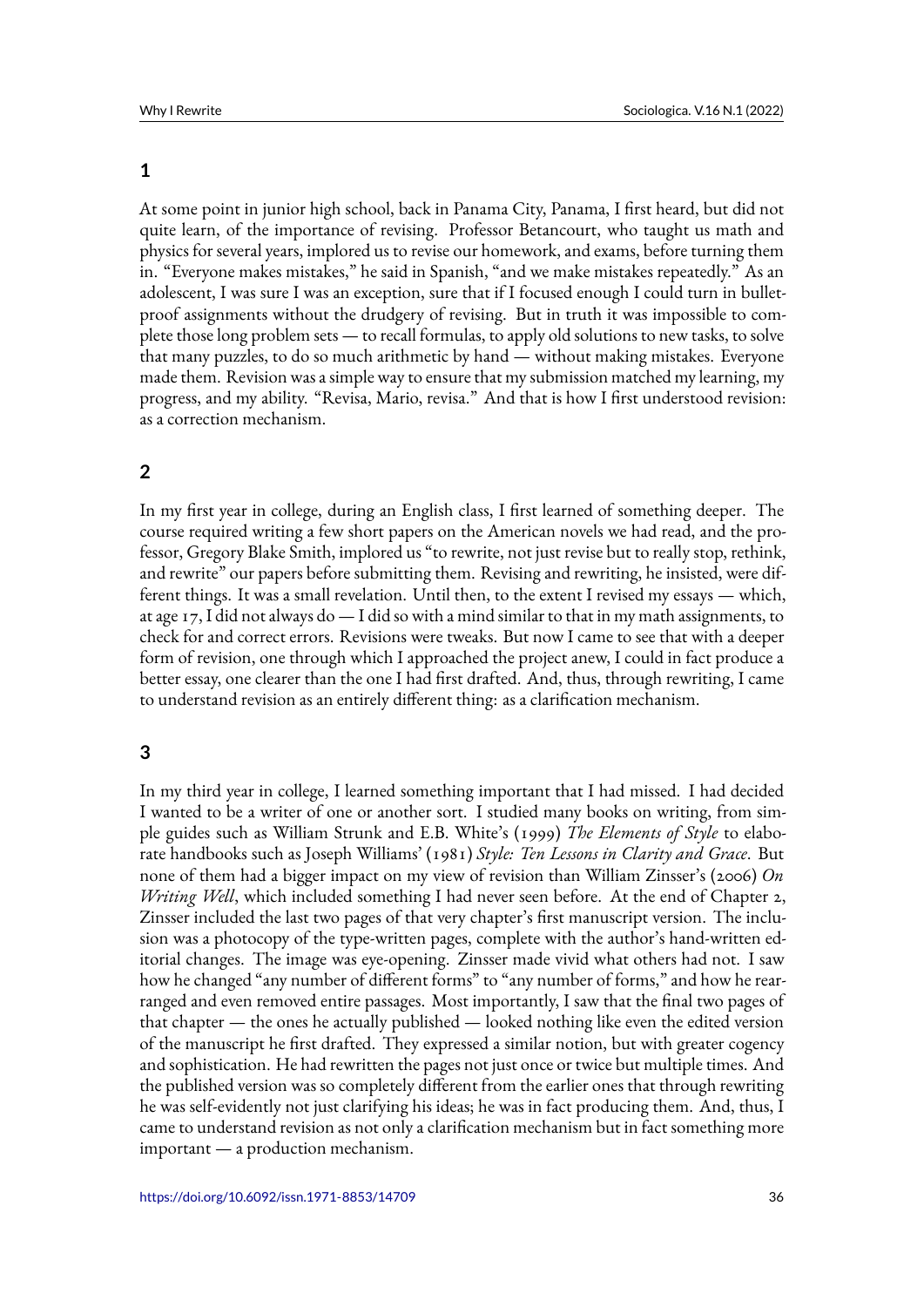#### **4**

In my last year in graduate school, I learned that rewriting for production could entail an additional, and much more radical, act. I was writing my dissertation, eager to be finished. Having done fieldwork in a housing complex in Boston, I was writing a dissertation on neighborhood poverty. I spent many months writing what I had determined would be the dissertation's signal chapter, one that brought fundamental ontological questions to bear on a literature — the research on neighborhood poverty— that was, and remains, less theoretical than empirical. After many months of writing and revising, including a few top-to-bottom rewrites of the entire chapter, I submitted the theoretical exegesis to my committee. One of the members, Katherine Newman, was usually the first to write back, and this was no exception. Her comments were supportive but unambiguous — there was a core flaw, she thought, in my approach to the chapter. I first spent hours thinking through all the reasons she had to be wrong. After all, I had devoted more months to this single chapter than I would spend on the majority of the remaining chapters combined. I read and re-read; I studied and took notes; I tossed and turned, most of it in frustration that she could not see what I thought was my creative conceptual leap. In the end, though, I concluded she was right — the chapter had a major flaw. But there was more. I realized that the chapter's entire conceit was wrong, not just flawed but unsalvageable. So, I chucked it. To my surprise, this defenestration was not, after I had actually executed it, that painful. If anything, it was liberating, because I could see the rest of the dissertation with far more clarity, unburdened as it was now without the heavy, and misguided, theoretical baggage. And, thus, I came to understand fully the importance, in the process of production, of removal. Rewriting is a means to get out of our own way, to drop ideas we have needlessly become attached to. But I realized that cutting could be radical, as sizeable to a work as losing a leg is to the body. But unlike the painful loss of a limb, this process of removal could immediately and self-evidently change things for the better.

### **5**

While writing my last book, many years after I had learned, multiple times, that true revising is rewriting, that only by writing do one's thoughts become clear, that one writes not to report but to produce, and that production requires creation and removal— that revision is, therefore, central to the act of doing social science — I still uncovered something more about revision. In *Someone to Talk to* (Small, 2017), I was reporting a discovery: that, when it comes to trusting others, while we see ourselves as inherently cautious, we nonetheless willingly, and routinely, confide deeply personal problems to people we are not close to. I had discovered that social fact early in the process, and devoted a book to examining its implications. As part of the process, I revised all of the chapters several times, including refining ideas many times over, rearranging paragraphs, and cutting entire sections. Much of what I had learned about revising — about rewriting — I applied. The reviewers were happy with the final manuscript, and the press was just waiting for me to submit the final version for copy-editing. I was nearly done. I set it aside.

Then, over the course of a six-hour flight, I reflected, with some distance in time and space, on the manuscript. Somewhere over the Sierra Nevada, I realized I was wrong. I was not nearly done; regardless of what the reviewers, the editors, and anyone else thought, two of the chapters, and most of a third, needed to be rewritten from scratch. The reasons why were not quite clear at the end of that flight. At the time, I could not yet articulate that the argument lacked coherence; that the chapters needed restructuring; that the arc of the book was flawed. It was